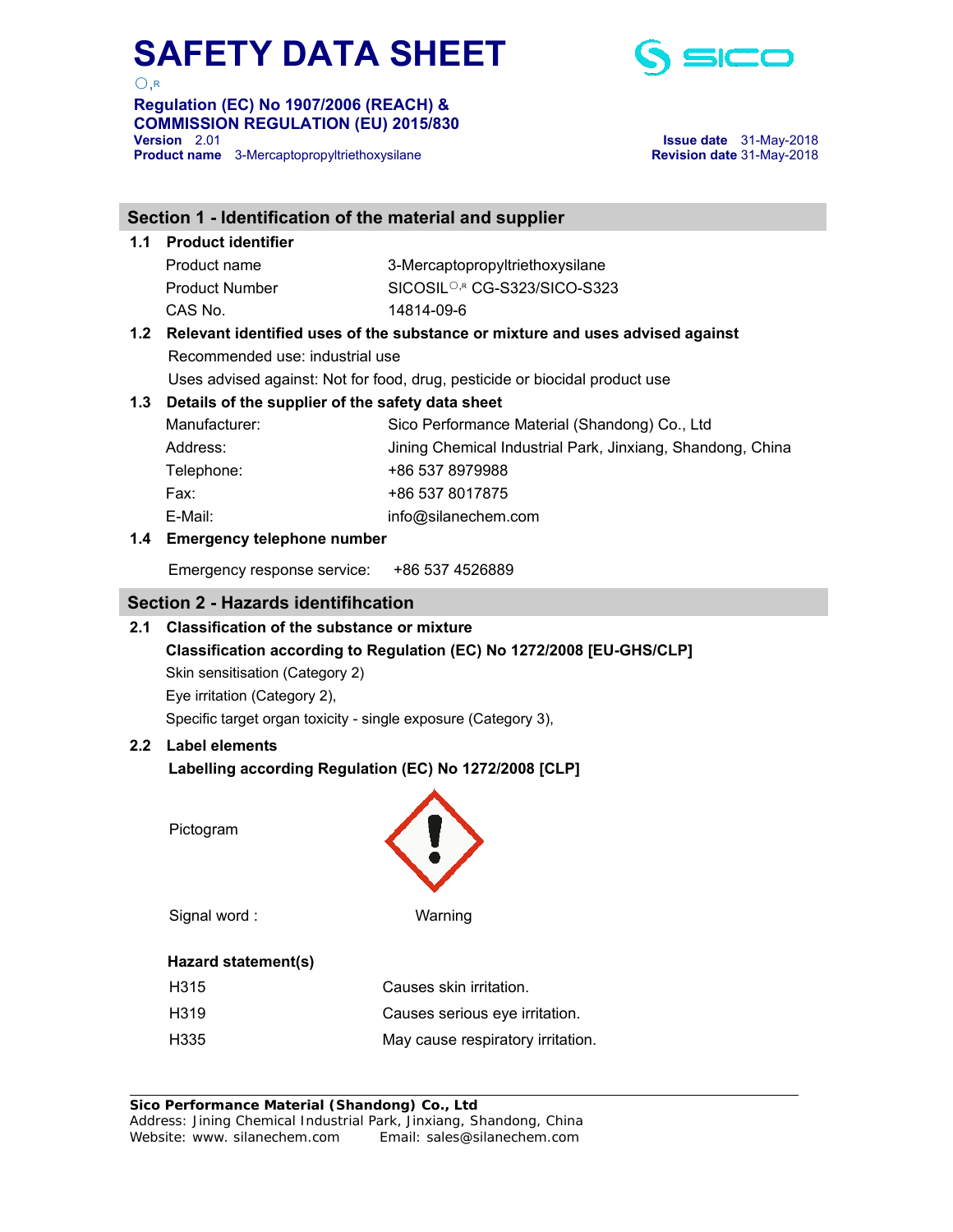

 $\bigcap$  R

### **Regulation (EC) No 1907/2006 (REACH) & COMMISSION REGULATION (EU) 2015/830 Product name** 3-Mercaptopropyltriethoxysilane **Revision date** 31-May-2018

**Version** 2.01 **Issue date** 31-May-2018

#### **Precautionary statement(s)**

| P <sub>261</sub> | Avoid breathing dust/ fume/ gas/ mist/ vapours/ spray.       |
|------------------|--------------------------------------------------------------|
|                  | IF IN EYES: Rinse cautiously with water for several minutes. |
| P305+P351+P338   | Remove contact lenses, if present and easy to do. Continue   |
|                  | rinsing.                                                     |

#### **2.3 Other hazards** - none

#### **Section 3 - Composition/information on ingredients**

#### **3.1 Substances**

| Synonyms: | 3-(Triethoxysilyl)propanethiol |
|-----------|--------------------------------|
| Formula   | C9H22O3SSi                     |

Molecular Weight 238.42 g/mol

#### Component Concentration

3-(Triethoxysilyl)propanethiol CAS-No. 14814-09-6 EC-No. 238-883-1

#### **3.2 Mixtures**

Not Relevant

#### **Section 4 -First-aid measures**

#### **4.1 Description of first aid measures**

#### **General advice**

Consult a physician. Show this safety data sheet to the doctor in attendance.

#### **If inhaled**

 If breathed in, move person into fresh air. If not breathing, give artificial respiration. Consult a physician.

#### **In case of skin contact**

Wash off with soap and plenty of water. Consult a physician.

#### **In case of eye contact**

Rinse thoroughly with plenty of water for at least 15 minutes and consult a physician.

#### **If swallowed**

 Do NOT induce vomiting. Never give anything by mouth to an unconscious person. Rinse mouth with water. Consult a physician.

#### **Section 5 - Firefighting Measures**

#### **5.1 Extinguishing media Suitable extinguishing media**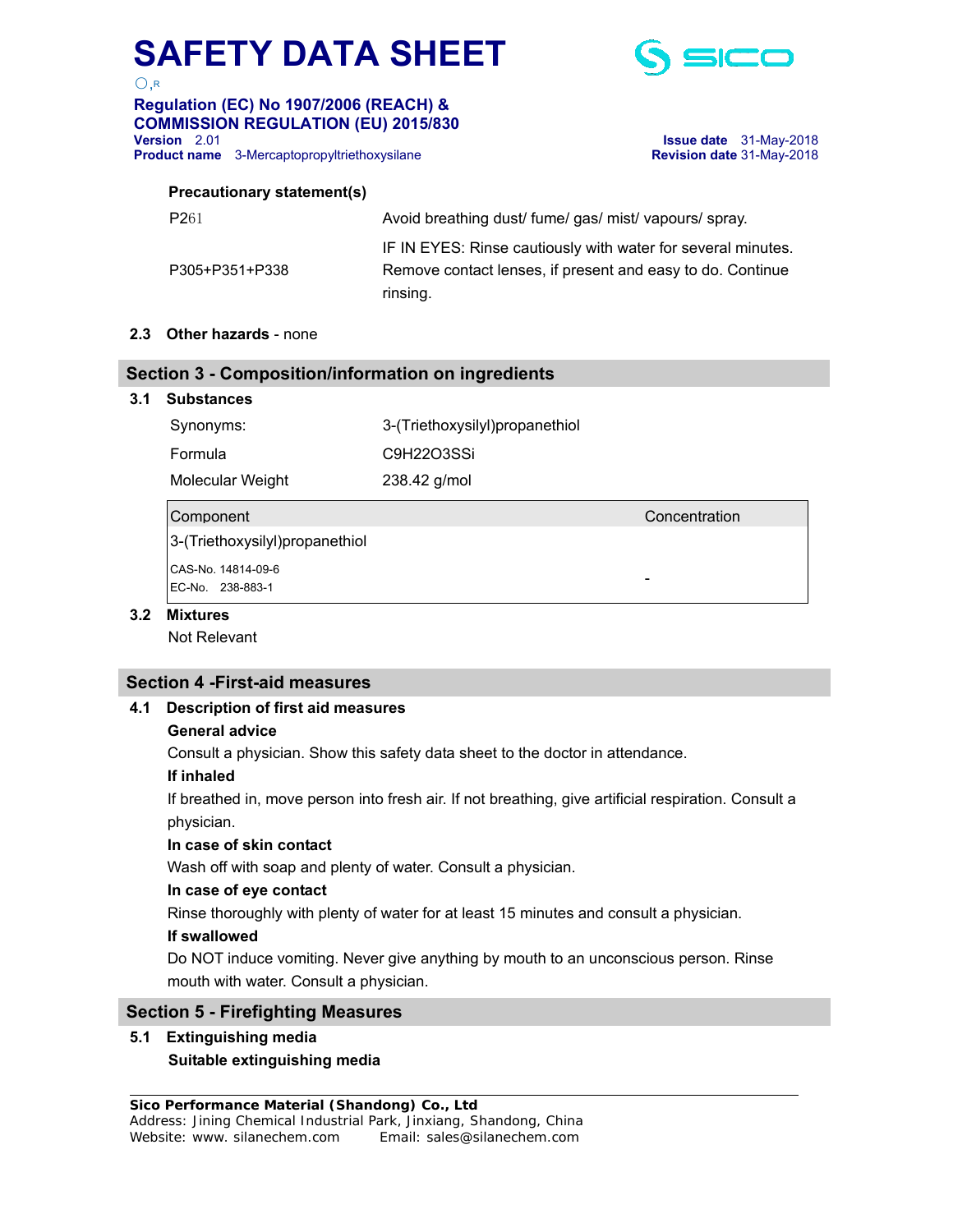

 $\bigcap$ 

#### **Regulation (EC) No 1907/2006 (REACH) & COMMISSION REGULATION (EU) 2015/830 Version** 2.01 **Issue date** 31-May-2018 **Product name** 3-Mercaptopropyltriethoxysilane **Revision date** 31-May-2018

Use water spray, alcohol-resistant foam, dry chemical or carbon dioxide.

- **5.2 Special hazards arising from the substance or mixture**  Carbon oxides, silicon oxides
- **5.3 Advice for firefighters**  Wear self contained breathing apparatus for fire fighting if necessary.
- **5.4 Further information**

Use water spray to cool unopened containers.

#### **Section 6 - Accidental release measures**

- **6.1 Personal precautions, protective equipment and emergency procedures**  Avoid breathing vapors, mist or gas.
- **6.2 Environmental precautions**

Prevent further leakage or spillage if safe to do so. Do not let product enter drains.

#### **6.3 Methods and materials for containment and cleaning up**

 Contain spillage, and then collect with an electrically protected vacuum cleaner or by wet-brushing and place in container for disposal according to local regulations (see section 13). Keep in suitable, closed containers for disposal.

**6.4 Reference to other sections** 

For disposal see section 13.

#### **Section 7 - Handling and Storage**

#### **7.1 Precautions for safe handling**

 Avoid contact with skin and eyes. Avoid inhalation of vapour or mist. Normal measures for preventive fire protection.

#### **7.2 Conditions for safe storage, including any incompatibilities**

 Store in cool place. Keep container tightly closed in a dry and well-ventilated place. Moisture sensitive.

**7.3 Specific end uses**  no data available

#### **Section 8 - Exposure Controls / Personal Protection**

- **8.1 Control parameters** 
	- **Components with workplace control parameters**
- **8.2 Exposure controls**

#### **Appropriate engineering controls**

 Handle in accordance with good industrial hygiene and safety practice. Wash hands before breaks and at the end of workday.

#### **Personal protective equipment**

#### **Eye/face protection**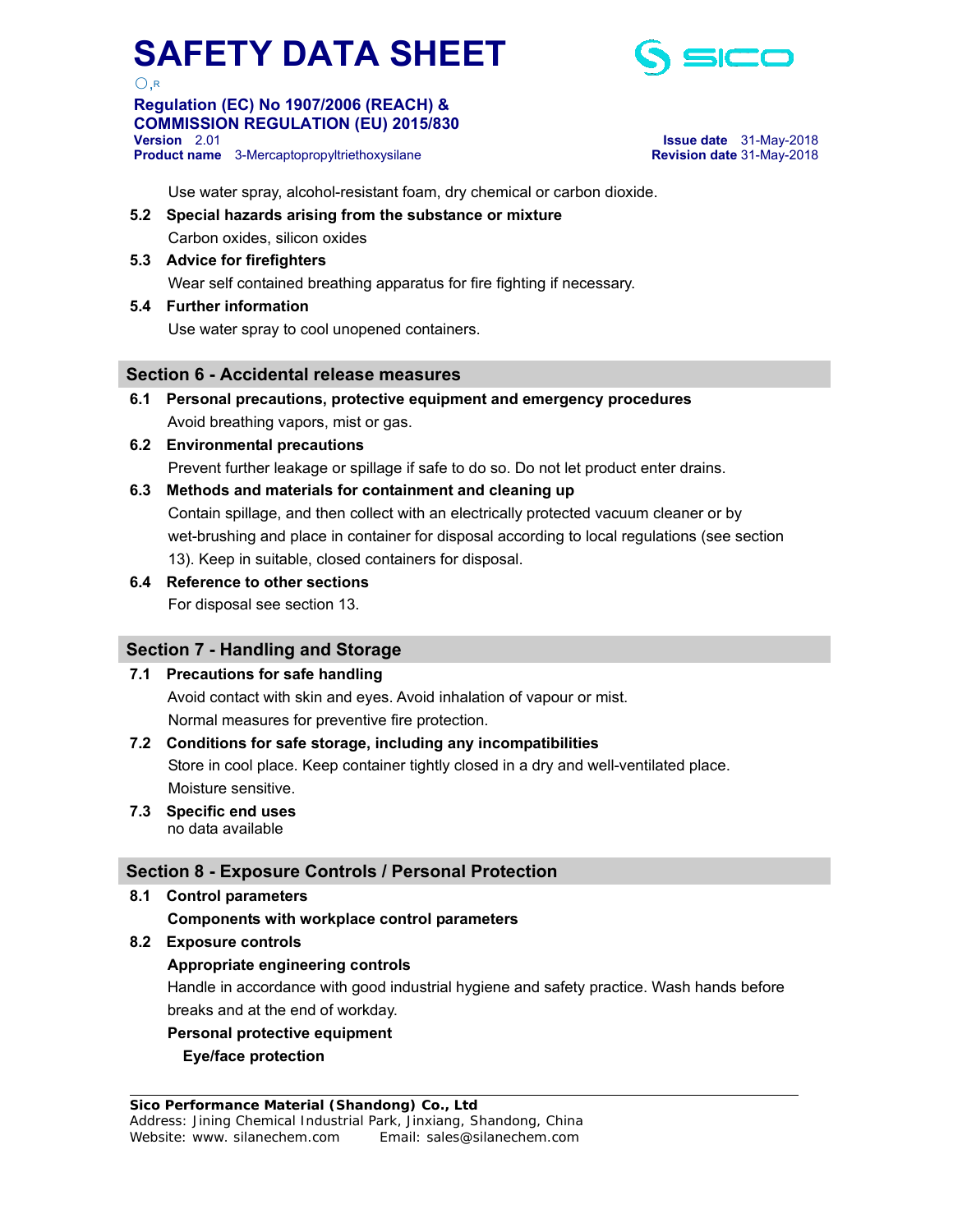

 $\bigcap$  R

### **Regulation (EC) No 1907/2006 (REACH) & COMMISSION REGULATION (EU) 2015/830 Product name** 3-Mercaptopropyltriethoxysilane **Revision date** 31-May-2018

**Issue date** 31-May-2018

 Tightly fitting safety goggles. Faceshield (8-inch minimum). Use equipment for eye protection tested and approved under appropriate government standards such as NIOSH (US) or EN 166(EU).

#### **Skin protection**

 Handle with gloves. Gloves must be inspected prior to use. Use proper glove removal Technique (without touching glove's outer surface) to avoid skin contact with this product. Dispose of contaminated gloves after use in accordance with applicable laws and good laboratory practices. Wash and dry hands.

#### **Body Protection**

 Complete suit protecting against chemicals, The type of protective equipment must be Selected according to the concentration and amount of the dangerous substance at the specific workplace.

#### **Respiratory protection**

 Where risk assessment shows air-purifying respirators are appropriate use a full-face Respirator with multi-purpose combination (US) or type ABEK (EN 14387) respirator cartridges as a backup to engineering controls. If the respirator is the sole means of protection, use a full-face supplied air respirator. Use respirators and components tested and approved under appropriate government standards such as NIOSH (US) or CEN (EU).

#### **Section 9 - Physical and chemical properties**

## **9.1 Information on basic physical and chemical properties**

| Appearance                                      | Colourless to yellowish liquid |
|-------------------------------------------------|--------------------------------|
| Odour                                           | unpleasant                     |
| Odour Threshold                                 | no data available              |
| рH                                              | no data available              |
| Melting point/freezing                          | no data available              |
| point                                           |                                |
| Initial boiling point and                       | no data available              |
| boiling range                                   |                                |
| Flash point                                     | 88 °C - closed cup             |
| Evaporation rate                                | no data available              |
| Flammability (solid, gas)                       | no data available              |
| Upper/lower flammability or<br>explosive limits | no data available              |
| Vapour pressure                                 | no data available              |
| Vapour density                                  | no data available              |
| Relative density                                | 0.987 g/cm3 at 25 $^{\circ}$ C |
| Water solubility                                | no data available              |
| Partition coefficient: noctanol/                | no data available              |

 **Sico Performance Material (Shandong) Co., Ltd**  Address: Jining Chemical Industrial Park, Jinxiang, Shandong, China Website: www. silanechem.com Email: sales@silanechem.com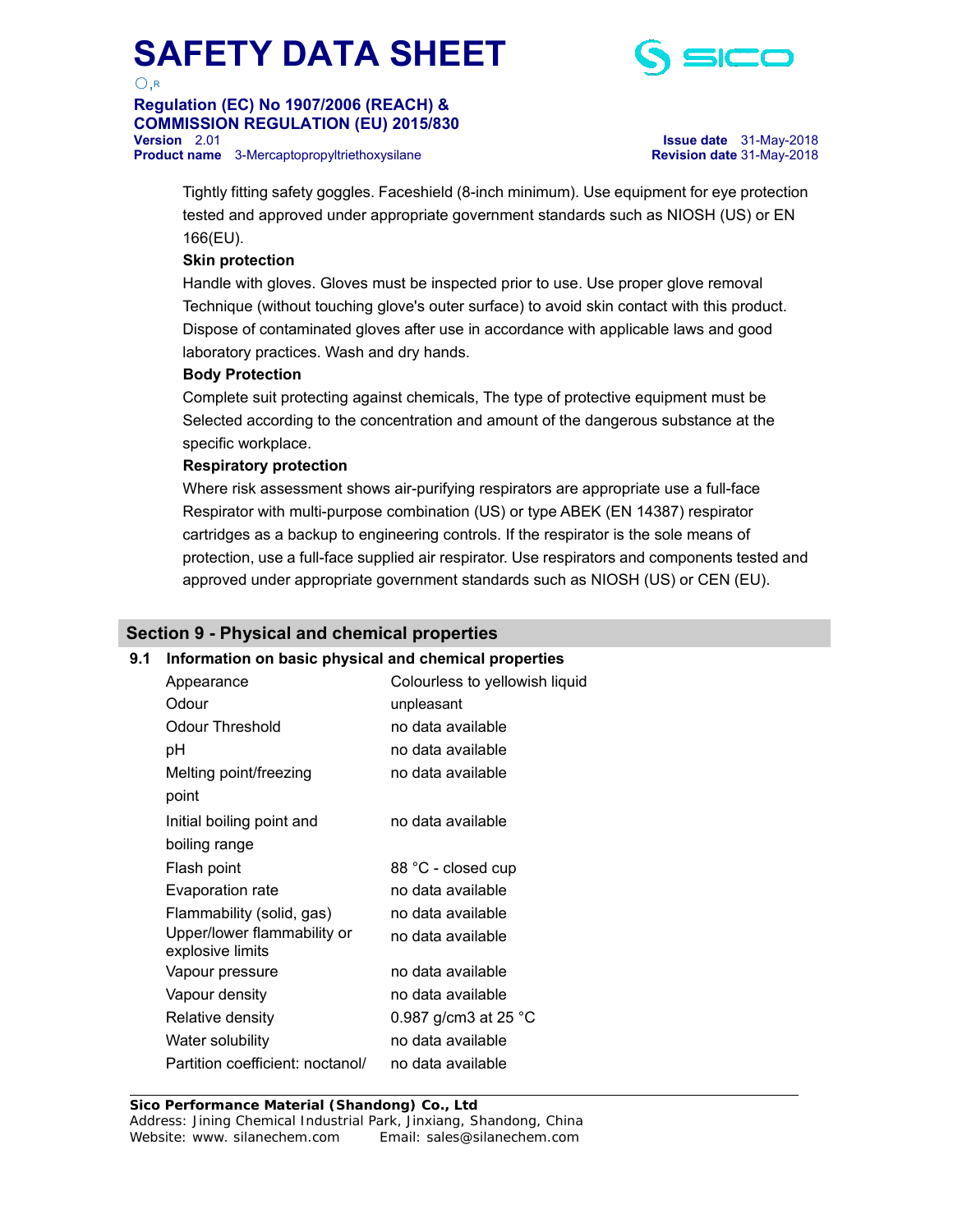

## **Regulation (EC) No 1907/2006 (REACH) & COMMISSION REGULATION (EU) 2015/830**

**Product name** 3-Mercaptopropyltriethoxysilane **Revision date** 31-May-2018



# **Version** 2.01 **Issue date** 31-May-2018

| Autoignition temperature    | no data available |
|-----------------------------|-------------------|
| Decomposition temperature   | no data available |
| Viscosity                   | no data available |
| <b>Explosive properties</b> | no data available |
| Oxidizing properties        | no data available |
|                             |                   |

**9.2 Other safety information**  no data available

#### **Section 10 - Stability and Reactivity**

#### **10.1 Reactivity**

no data available

- **10.2 Chemical stability**  Stable under recommended storage conditions.
- **10.3 Possibility of hazardous reactions**  no data available
- **10.4 Conditions to avoid**  Heat, flames and sparks.

### **10.5 Incompatible materials**  Strong acids, Strong oxidizing agents, Water, Bases, Alcohols, Peroxides

#### **10.6 Hazardous decomposition products**  Other decomposition products - no data available

#### **Section 11 - Toxicological Information**

### **11.1 Information on toxicological effects**

 **Acute toxicity** 

No data available

**Skin corrosion/irritation** 

no data available

 **Serious eye damage/eye irritation** 

no data available

 **Respiratory or skin sensitization** 

no data available

**Germ cell mutagenicity** 

No data available

 **Carcinogenicity** 

IARC: No component of this product present at levels greater than or equal to 0.1% is identified as probable, possible or confirmed human carcinogen by IARC.

#### **Reproductive toxicity**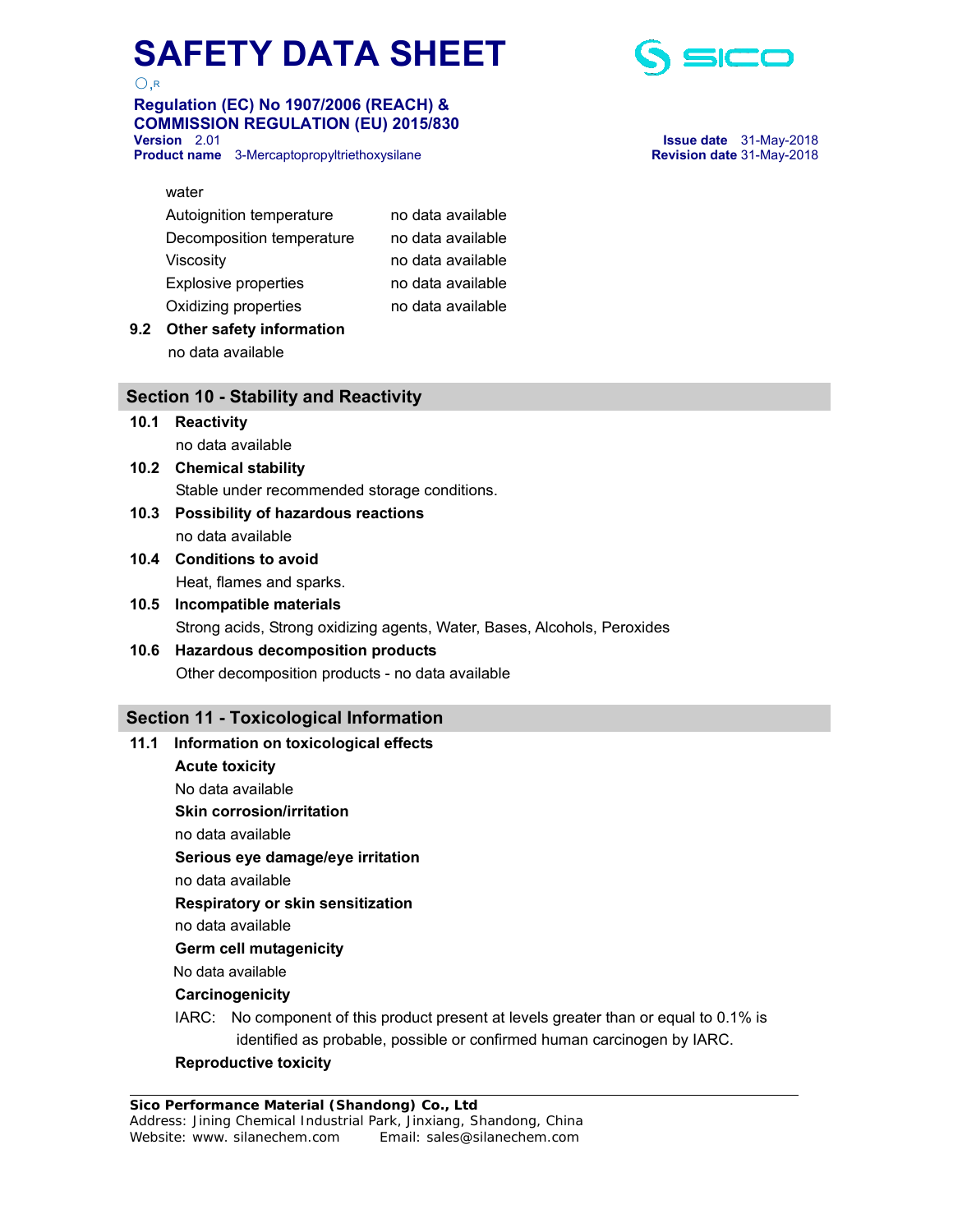

### **Regulation (EC) No 1907/2006 (REACH) & COMMISSION REGULATION (EU) 2015/830 Product name** 3-Mercaptopropyltriethoxysilane **Revision date** 31-May-2018



**Version** 2.01 **Issue date** 31-May-2018

 no data available  **Specific target organ toxicity - single exposure**  no data available  **Specific target orgtoxicity - repeated exposure**  no data available  **Aspiration hazard**  no data available  **Additional Information**  RTECS: TZ7760000

#### **Section 12 - Ecological Information**

- **12.1 Toxicity no data available**
- **12.2 Persistence and degradability**  no data available
- **12.3 Bioaccumulative potential**  no data available
- **12.4 Mobility in soil**  no data available
- **12.5 Results of PBT and vPvB assessment**  no data available
- **12.6 Other adverse effects**  no data available

#### **Section 13 - Disposal Considerations**

#### **13.1 Waste treatment methods**

#### **Product**

This combustible material may be burned in a chemical incinerator equipped with an afterburner and scrubber. Offer surplus and non-recyclable solutions to a licensed disposal company.

#### **Contaminated packaging**

Dispose of as unused product.

### **Section 14 - Transport Information**

**14.1 UN number** 

ADR/RID: - IMDG: - IMDG: - IATA: -

#### **14.2 UN proper shipping name**